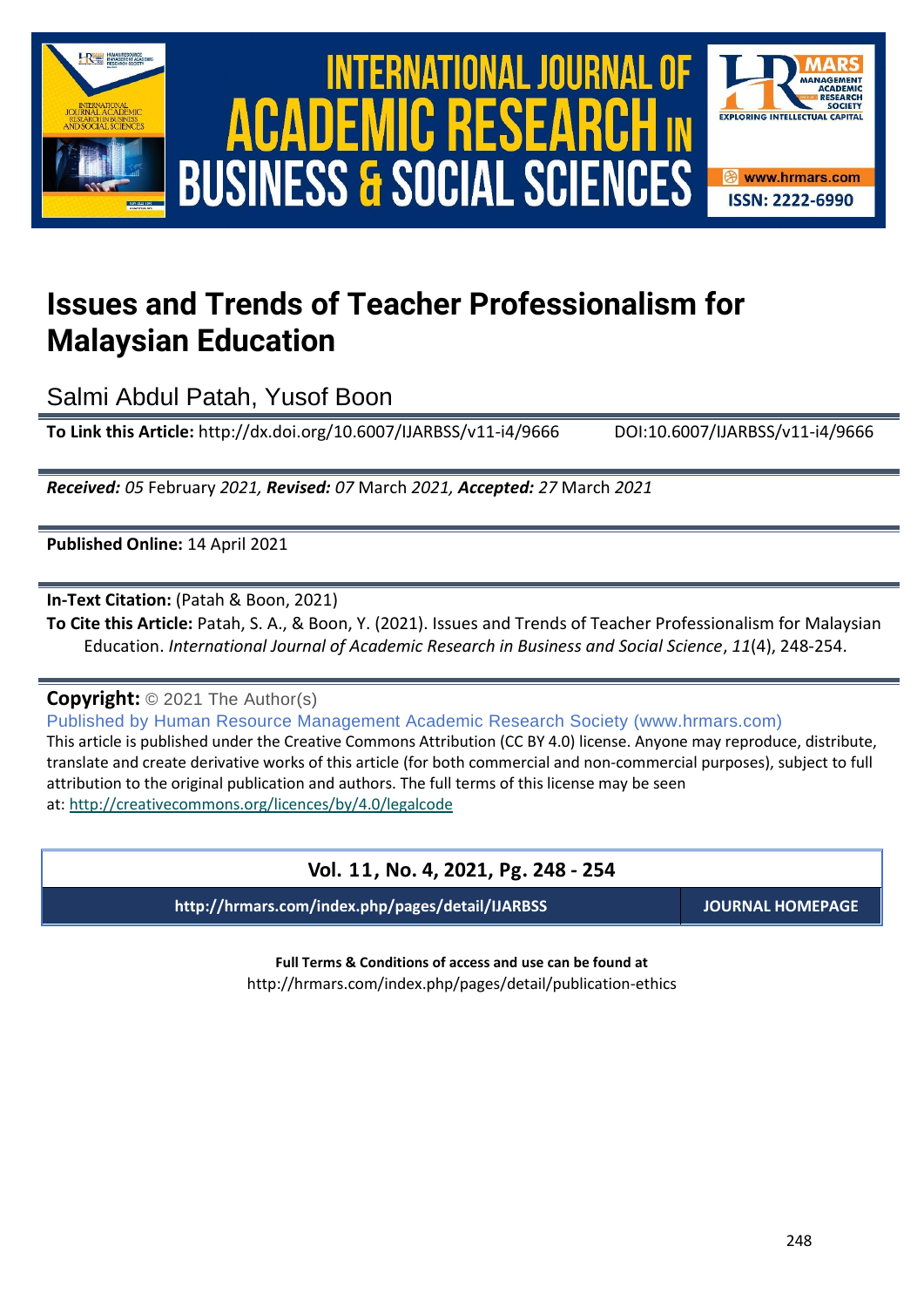

# International Journal of Academic Research in Business and Social Sciences **Vol. 1 1 , No. 4, 2021, E-ISSN: 2222-6990 © 2021 HRMARS ACADEMIC BUSINESS & SOCIAL SCIEN**



## **Issues and Trends of Teacher Professionalism for Malaysian Education**

Salmi Abdul Patah, Yusof Boon

Universiti Teknologi Malaysia, Johor Bahru, Malaysia, Faculty of Social Sciences and Humanities. Email: salmeefattah@yahoo.com

#### **Abstract**

Every profession has a set of professional standards that must be met to ensure its quality and effectiveness, and teachers are no exception. As a result, in the Master Plan for the Growth of Teacher Professionalism and the Malaysian Teacher Standards, the Ministry of Education Malaysia has planned a professional development programme. However, teacher integrity problems and issues must be discussed and eliminated for the teaching profession to remain professional.

**Keyword:** Teacher Professionalism, Malaysia Education, Malaysian Teacher Standards

#### **Introduction**

The Malaysian Ministry of Education (MOE) is dedicated to training quality teachers, ensuring that quality individuals remain in the education sector, and ensuring that quality is maintained throughout the service. The Malaysian Teacher Standards (MTS) and the Integrated Assessment of Education Service Officers (IAESO) define the professional work competencies that teachers should possess, as well as the criteria that teacher training institutions should meet to assist teachers in achieving the required level of competency (Ministry of Education, 2013)

Meeting the MOE's expectations requires a collaborative effort that must be made and felt as a whole. The realisation of the MOE's hopes and ambitions involves participation at all levels, from the grassroots to the highest levels. Each educational group is involved in the implementation of the planned programme, either directly or indirectly. As a result, teachers have become the foundation of public education in the Malaysia. This is because the quality of teachers impacts educational quality (Ministry of Education, 2013).

Teachers' roles and responsibilities are growing, and the Malaysian Teacher Standards have established specific job efficiency standards that all Malaysian teachers must adhere to. Teachers must adhere to three criteria: professional values, knowledge and understanding, and teaching and learning abilities. As a result, the national education system will provide high-quality education that meets international standards (Ministry of Education, 2009).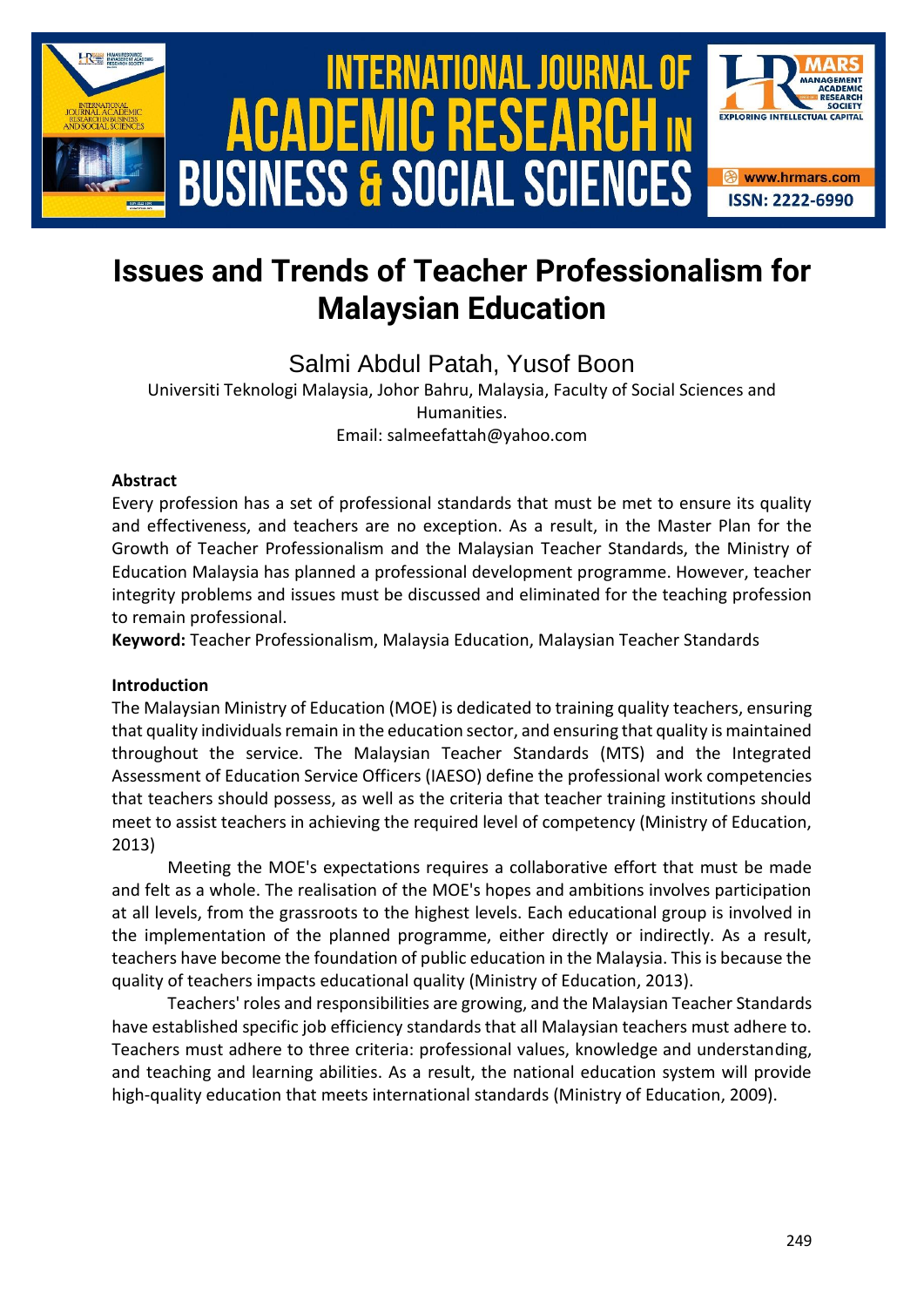**Vol. 1 1 , No. 4, 2021, E-ISSN: 2222-6990 © 2021 HRMARS**

#### **Issues of Teacher Professionalism in Malaysia**

Since teachers do not understand the concept of teacher professionalism, MOE's National Education Philosophy, Vision, and Mission are less effective, resulting in a lower level of selfawareness of roles, duties, and key responsibilities as educators become less quality (Suhaimi, Hamzah & Udin, 2011). The government's aim of becoming a developed country by 2020 is supported by the Ministry of Education's national empowerment of education initiative. Teachers are the cornerstone of a good curriculum and co-curriculum implementation, so all teachers at all levels must be mobilised and directed at the same time. It must be consistent with the MOE's objectives of producing qualified and knowledgeable teachers who are responsive to the country's needs.

Teachers' attitude toward change is one of the problems that contribute to a lack of teacher professionalism. Abu Hassan et al. (2018) found that teachers 'attitudes toward change were moderately resistant in general, and this is in line with Tai's study in 2017 that many teachers do not have teachers' attitudes toward change. Teachers' attitudes toward change can be improved through instruction, awareness, and understanding the lure of change among school teachers. As a result, school leaders must constantly express the importance of change in teachers' attitudes toward change.

Eroğlu & Bektaş (2016) discovered that there are still some teachers who struggle to integrate subjects due to time and teaching materials. This aspect has a direct effect on the standard of instruction delivered by teachers in the classroom. When topics are introduced separately without incorporating the concept of learning and the real world, students' interest in learning is diminished, according to Radloff (2015). Different learning events must be introduced to strengthen teaching and learning in classrooms (Eroğlu & Bektaş, 2016). Teachers' readiness in the aspect of insufficient knowledge and implementation should be given attention for further action by the relevant and responsible parties (Kassim & Zakaria, 2015).

Several teachers fail to develop their skills, resulting in a loss of knowledge and a loss of professionalism. As a consequence, learning should not be limited to the university. Teachers' learning should not stop once they have completed their education at university but should continue until they have completed programmes to improve their selfprofessionalism after they have worked in the classroom. Continuous learning while on the job seeks to develop and empower teachers with the requisite knowledge and skills to keep up with changes in existing education policies and frameworks that strive to transform education to be better and more quality in line with global requirements (Ministry of Education, 2013; Mansor, Norwani & Yunus, 2014).

Che Hassan and Abd Rahman (2011) explained that there are problems in teaching and learning, namely teachers' knowledge and skills. Weaknesses in mastering the subjects are common among teachers during the teaching and learning process. This will cause a feeling of disinterest and lazy to meet the aspects related to the subject. As well as possible, to embrace change in education, teachers must be prepared, constructive, qualified, and competent. The amount of knowledge gained is highly dependent on the teacher's ability, expertise, pedagogy, knowledge, and attitude. The success of learning in the classroom is measured by the awareness and attitudes of the teachers (Pau & Yasin, 2021).

#### **Trend of Teacher Professionalism Development in Malaysia**

Research found that national school teachers in Peninsular Malaysia have a high degree of professionalism (Abu Hassan & Musa, 2020), which is consistent with Yusof et al. (2018) but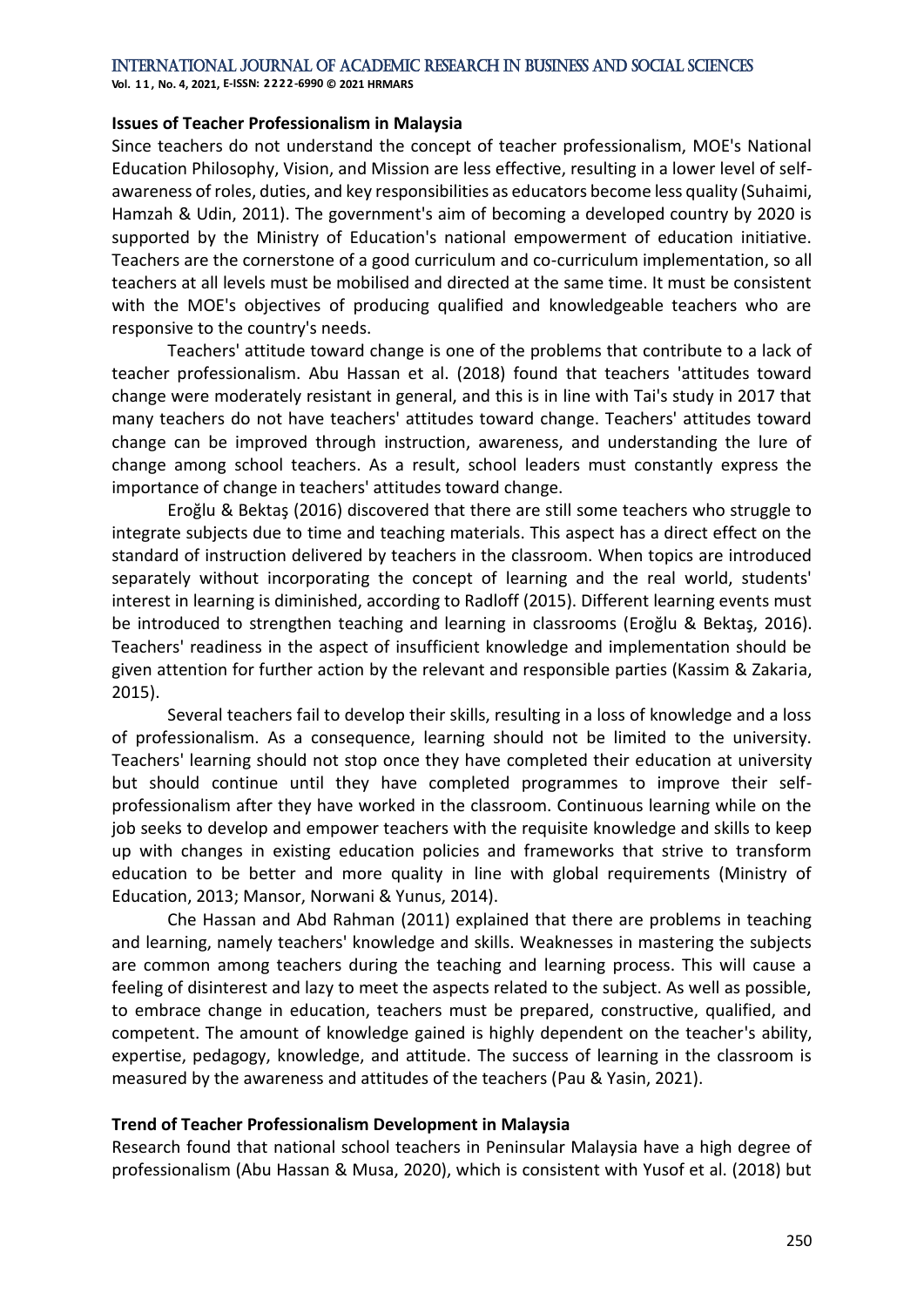**Vol. 1 1 , No. 4, 2021, E-ISSN: 2222-6990 © 2021 HRMARS**

varies from the results of studies by Zabidi (2008), Syed Hassan et al. (2009), Idris et al. (2012), which found low and medium levels of teacher professionalism. This means that several variables cause this imbalance. Malaysia has adopted the Malaysian Education Development Plan (MEDP) 2013-2025, which states that all schools must achieve a culture of excellence. As a result, in 2014, the Teacher Education Division (TED) published the Continuing Professional Development Plan (CPDP), which states that Professional Learning Community (PLC) activities should be included as activities to increase teacher and school performance (Ministry of Education, 2014).

The focus on the growth of teacher professionalism (MOE Policy Planning & Research Division, 2016) is one of the six initiatives taken by the MOE in the Trends in International Mathematics and Science Study (TIMSS) 2019 action plan to place Malaysia in the top onethird of international assessments to achieve the standard of system aspirations outlined in the Development Plan Malaysian Education 2013–2025. (DPME). This aligns with DPME 's fourth transition, which is to turn teaching into a career of choice. One of the transformations is to increase the standard of continuous professional development (CPD) programmes that lead to teacher readiness. CPD allows teachers to deepen and improve their professionalism while also improving the quality of student learning, according to Durksenet al. (2017). CPD in Malaysia's education system focuses on teachers' individual instructional needs and schoolbased preparation (Ministry of Education, 2013). As outlined in the Master Plan for the DPME launched in 2014, CPD activities or services include instruction, self-learning sessions, and Professional Learning Community (PLC).

PLC can be used to affect education improvement because of its effects on teacher pedagogical competence, which should be in line with current educational needs, where teachers must be diligent in developing their knowledge and skills during their careers (Darling-Hammond et al., 2009). According to Carol Jeanette Turner (2015), PLC is a method, technique, or culture type. The actions of educators who are committed to working collaboratively to conduct action research to improve student achievement are referred to as PLC (Eaker & Many, 2006). Through collaboration to learn, develop, and enhance their professional practice, this PLC helps a community of educators to continuously strive to achieve their full potential and optimise student learning (Kristy Ann East, 2015).

In addition to PLC, other methods such as Teacher Coaching are used for teacher professional development. In the classroom, teaching coaching is where teachers can openly share their teaching experiences and pedagogical skills (Shulman, 1991). This collaboration will result in agreement among teachers who place a higher value on each other's confidence than their performance. Teaching Coaching is a means of assisting teachers in developing their classroom teaching by cultivating a supportive environment and facilitating reflective dialogue. It's a quick process in which teachers share their knowledge, give suggestions, motivate, and enhance learning by honing existing skills, learning new ones, and solving problems in the classroom (Mohd, 2006).

Teachers are encouraged to share best practices in teaching and learning in the classroom, according to the Ministry of Education (2013), and to use teaching coaching as a means of lifelong learning. This learning process depicts the evolution of teachers from phase to phase before they change their professional practice. Successful teaching guidance is based not just on the teacher's personal attributes but also on the role played by the educator, which includes leadership style, its contribution to the school's mission, principles, and priorities, and the approach used in the change process (Nordin, 2000; Cooper, 2003; Mahmood, 2008)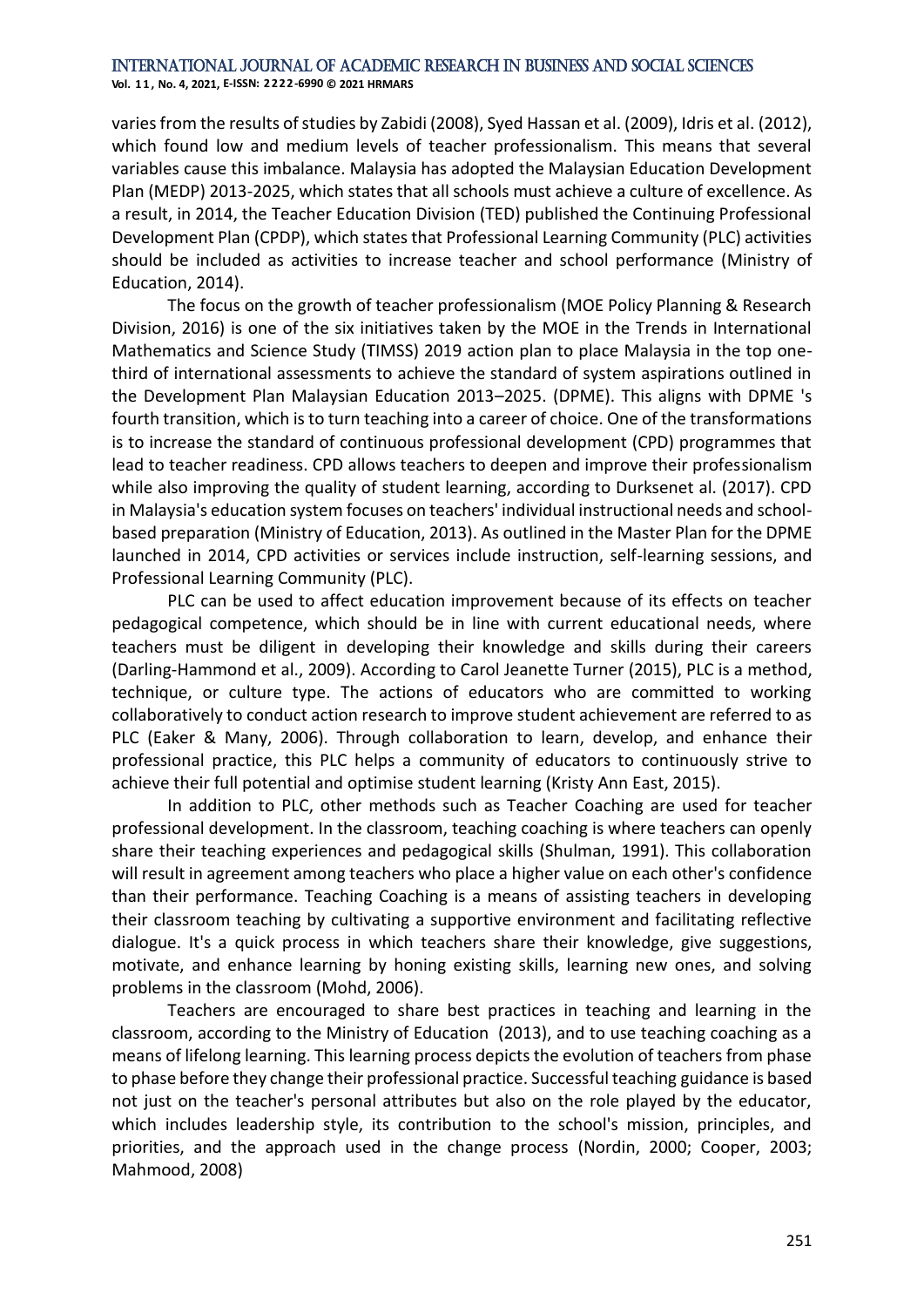**Vol. 1 1 , No. 4, 2021, E-ISSN: 2222-6990 © 2021 HRMARS**

#### **Conclusion and Future Agenda**

Teacher's professionalism and teacher's professionalism development are two separate issues that must be addressed together. Since a successful teacher professional development programme guarantees that teacher professionalism evolves perfectly and effectively, this is the case. The MOE's preparation is in line with the present educational situation and developments. Since several developed countries have proven this, the Professional Learning Community's adaptation (Ministry of Education, 2013) and teaching coaching as a system or tool in the growth of teacher professionalism is necessary and successful if the processes and procedures are carried out according to the correct mould. It is now the duty and obligation of teachers to develop their professionalism so that the MOE's targets for teacher quality and effectiveness can be met in the future. This is since teachers are the backbone of the country's growth and advancement. To ensure that teacher professionalism remains strong and high quality, all parties involved must collaborate from the top down to the bottom up. Since the strategies, equipment, and services have been given, the only people who need to move are the teachers and school leaders, as they are the foundation of Malaysia's educational system. Teachers should develop so that their primary duty is to ensure that students receive the best possible education.

 Various theories of professionalism have proposed by international educational scholars such as Freidson, Evans and Sockett. The MOE has built a framework or model of teacher professionalism for Malaysian teachers, the Malaysian Teacher Standards (MTS). Malaysian Teacher Standards (MTS) is a standard that can be a benchmark for teachers and prospective teachers in Malaysia in producing quality teachers. In the Education Development Master Plan (EDMP), the teaching profession's direction and standards have clearly stated. MTS is a new guideline that has formed not only involving teachers but all parties involved in the education division. This MTS formulated to increase the level of teacher competence in the teaching and learning process and further increase the level of teacher professionalism in Malaysia. The practice of the values of teacher professionalism is formulated based on the culture of the Institute of Teacher Education, the Code of Ethics for the Teaching Profession, the noble values in the school curriculum, the core values in the Public Service, the main principles of MOE's Work Ethics, and the Twelve Pillars. This standard has three main domains, namely self, profession and society.

#### **References**

- Abu Hassan, M. A., & Musa, K. (2020). Tahap profesionalisme guru sekolah kebangsaan di Semenanjung Malaysia. Management Research Journal, 9(2), 37-45.
- Abu Hassan, M. A., Rabbani, M. F., Shukor, M. E., & Abdul Majid, M. M. (2018). Sikap Guru Terhadap Perubahan dalam Sekolah di Malaysia. *Management Research Journal*, *7*, 188 - 196.

Mohd, A. H. (2006). *Guru sebagai pendorong dalam darjah*. Selangor: PTS Professional.

- Carol Jeanette Turner. (2015). *Impact of Professional Learning Community Design on Teacher Instruction*. Doctoral, University of Arkansas.
- Che Hassan, C., & Abd Rahman, F. (2011). Pelaksanaan Pengajaran Dan Pembelajaran Kemahiran Menulis di Sekolah Rendah. *Jurnal Pendidikan Bahasa Melayu, 1*(1), 67-87.
- Cooper, J. (2003). *Leadership for follower commitment*. Burlington: Butterworth Heinemann.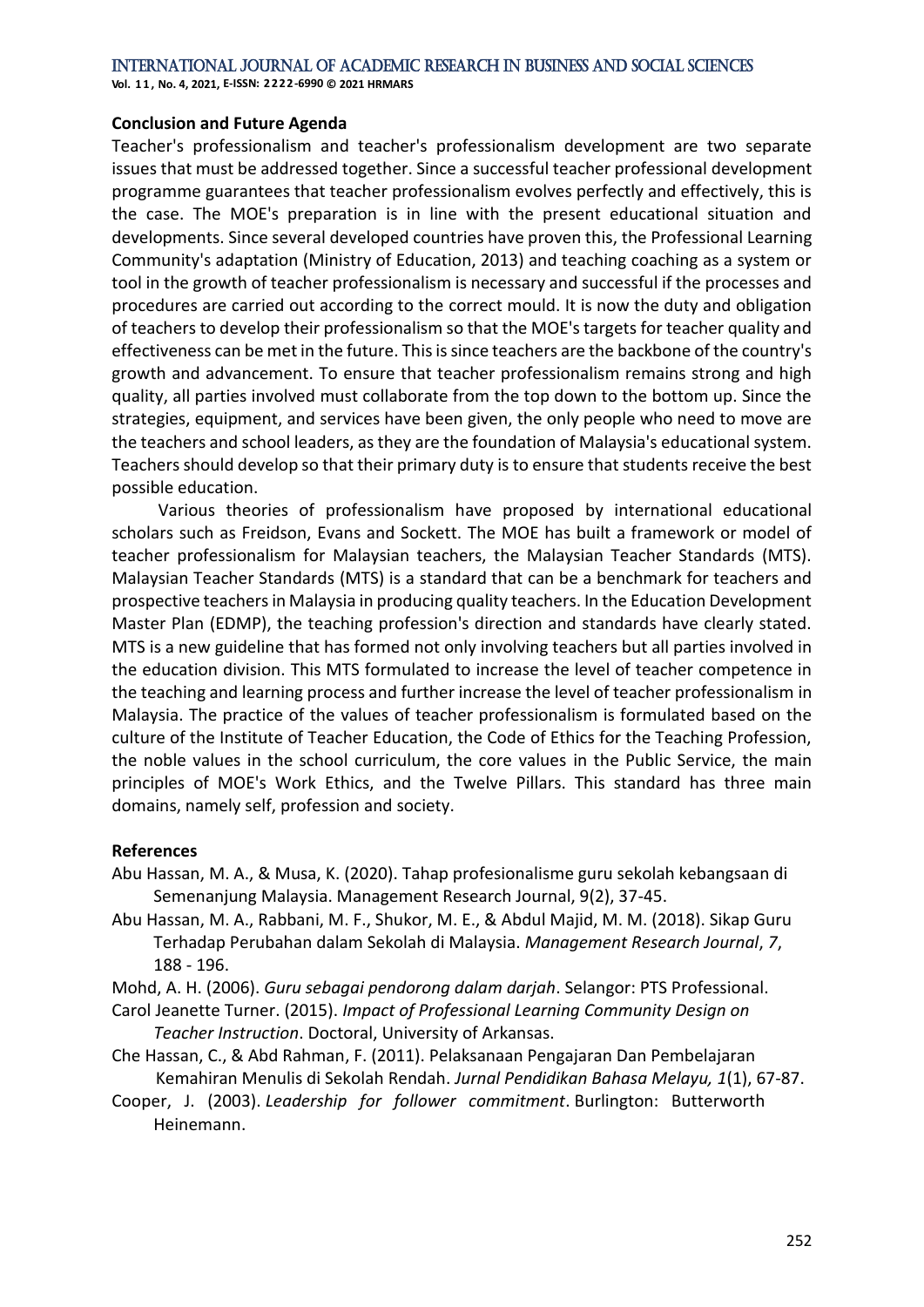#### International Journal of Academic Research in Business and Social Sciences **Vol. 1 1 , No. 4, 2021, E-ISSN: 2222-6990 © 2021 HRMARS**

- Darling-Hammond, L., Wei, R., Andree, A., Richardson, N. & Orphanos, S. (2009). *Professional learning in the learning profession: A status report on teacher development in the United States and abroad*.
- DuFour, Eaker & Many. (2006). *Learning by doing: A handbook for professional learning communities at work*. Solution Tree, Bloomington, IN.
- Durksen, T.L., Klassen, R.M. & Daniels, L.M. (2017). Motivation and collaboration: The keys to a developmental framework for teachers' professional learning. *Teaching and Teacher Education*,7, 53–66.
- Eroğlu, S., & Bektaş, O. (2016). STEM eğitimi almış fen bilimleri öğretmenlerinin stem temelli ders etkinlikleri hakkındaki görüşleri. *Eğitimde Nitel Araştırmalar Dergisi - Journal of Qualitative Research in Education*, 4(3), 43-67.
- Idris, N., & Hamzah, R. (2012). Nilai profesionalisme bakal guru berteraskan indikator standard guru Malaysia (SGM). *Jurnal Teknologi,* 31-37.
- Kassim, N., & Zakaria, E. (2015). Integrasi kemahiran berfikir aras tinggi dalam pengajaran dan pembelajaran matematik: Analisis keperluan guru. In *Prosiding Seminar Education Graduate Regional Conference (EGRC 2015)*.
- Kristy Ann East. (2015). *A Study of Professional Learning Communities: Characteristics of Implementation and Perceived Effectiveness in Improvement Schools in West Virginia*. Doctoral Thesis, Marshall University.
- Pau, S., & Yasin, M. (2021). Pengetahuan dan sikap guru aliran perdana terhadap program pendidikan inklusif di daerah Sibu. *Jurnal Dunia Pendidikan, 3*(1), 515-529.
- Mahmood, H. (2008). *Kepemimpinan dan keberkesanan sekolah* (2nd ed.). Kuala Lumpur: Dewan Bahasa dan Pustaka.
- Mansor, M., Norwani, M. N., & Yunus, J. (2014). Hubungan antara model-model pembelajaran profesional terhadap amalan guru sekolah menengah harian di Malaysia. *Jurnal Pendidikan Bitara UPSI, 6*(5).
- Ministry of Education. (2013). *Pelan Pembangunan Pendidikan Malaysia 2013-2025*. Putrajaya: Kementerian Pendidikan Malaysia.
- Ministry of Education. (2014*). Buku Pelan Pembangunan Profesionalisme Berterusan*. Putrajaya: Kementerian Pendidikan Malaysia.
- MOE Policy Planning & Research Division. (2016). *Laporan TIMSS 2015*. Putrajaya: Kementerian Pendidikan Malaysia.
- Zabidi, M. N. (2008). *Persepsi pentadbir sekolah terhadap kualiti guru pelatih UTM di sekolah sekitar Johor Bahru* (Unpublished bachelor dissertation). Universiti Teknologi Malaysia.
- Nordin, A. (2000). *Gaya kepemimpin pengetua cemerlang di dua buah sekolah menengah kebangsaan di Negeri Sembilan* (Unpublished doctoral dissertation). Universiti Kebangsaan Malaysia.
- Radloff, J. (2017). Investigating changes in preservice teachers' conceptions of stem education following video analysis and reflection. *School Science and Mathematics*, 117(3–4), 158–167
- Suhaimi, N., Hamzah, R., & Udin, A. (2011). Profesionalisme guru PTV dalam membentuk insan sedar kendiri (self-actualization). *Journal of Edupress, 1*, 230-237.
- Hassan, S., Tamuri, A., Othaman, I., & Mamat, M. (2009). Kajian persepsi pelajar terhadap tahap profesionalisme guru Pendidikan Islam MRSM. *JIAE: Journal of Islamic and Arabic Education, 1*(2), 31-50.